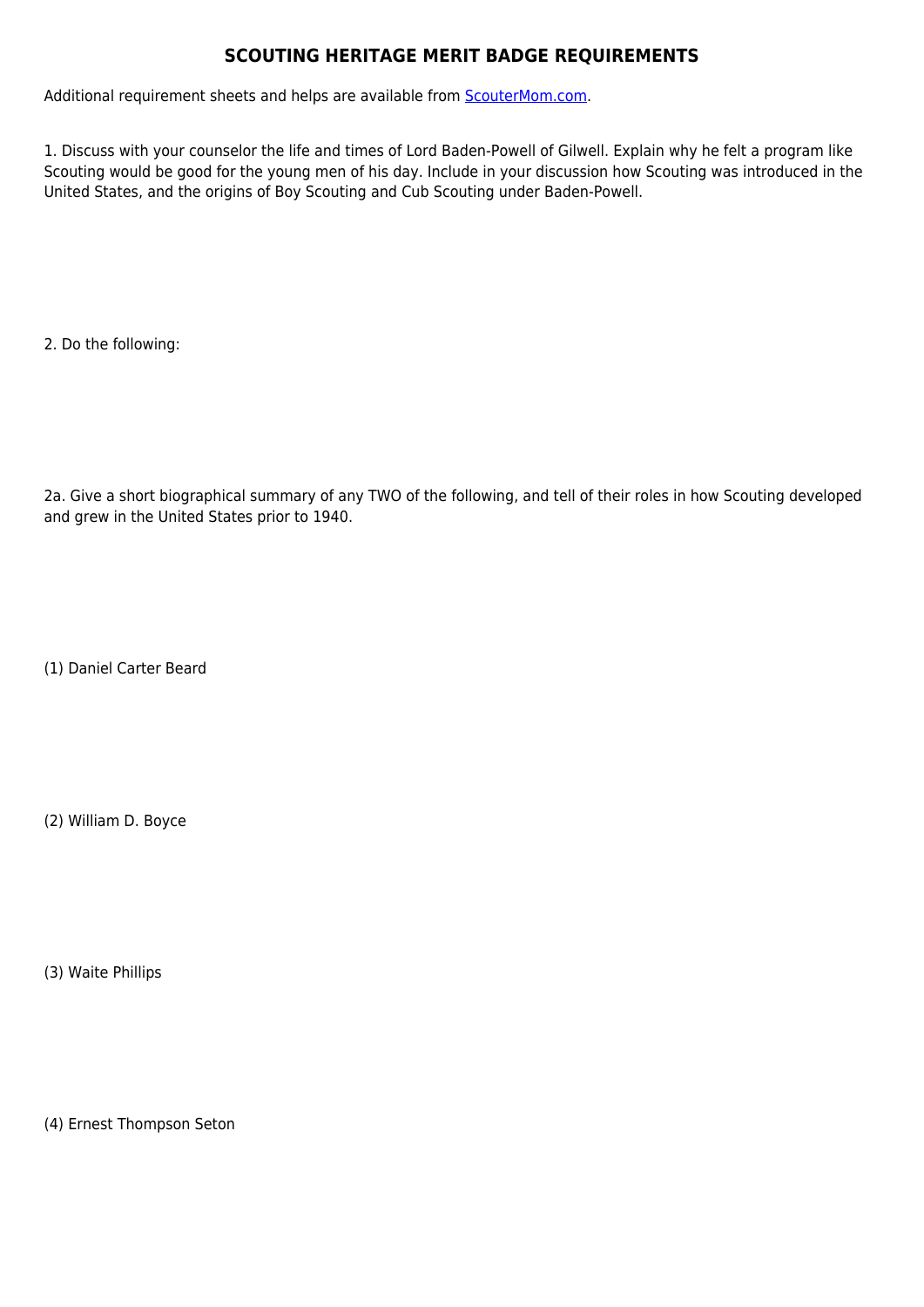2b. Discuss the significance to Scouting of any TWO of the following:

(1) Brownsea Island

(2) The First World Scout Jamboree

(3) Boy Scout Handbook

(4) Boys' Life magazine

3. Discuss with your counselor how Scouting's programs have developed over time and been adapted to fit different age groups and interests (Cub Scouting, Boy Scouting, Exploring, Venturing).

4. Do ONE of the following: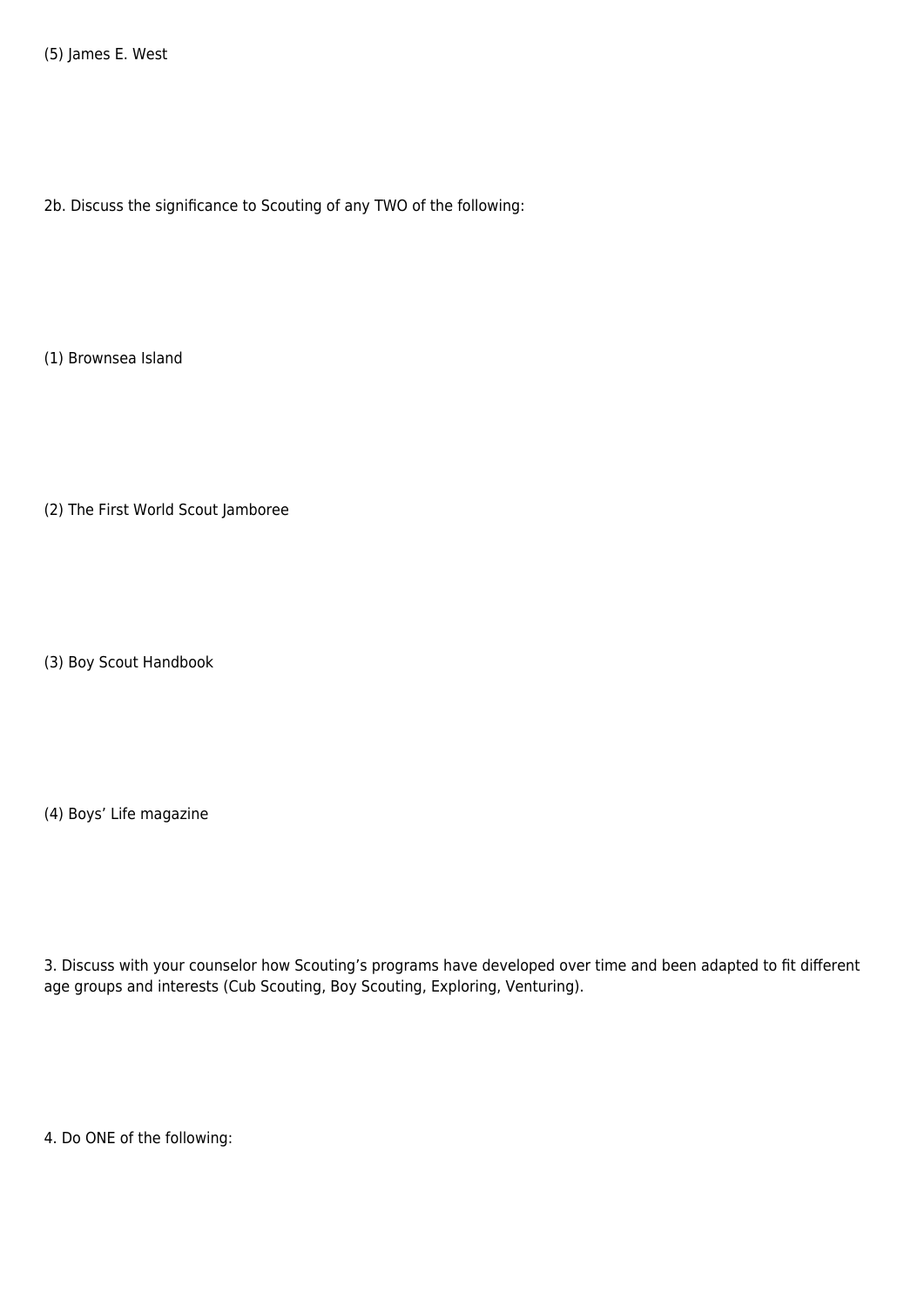4a. Attend either a BSA national jamboree, OR world Scout jamboree, OR a national BSA high-adventure base. While there, keep a journal documenting your day-to-day experiences. Upon your return, report to your counselor what you did, saw, and learned. You may include photos, brochures, and other documents in your report.

4b. Write or visit the National Scouting Museum in Irving, Texas.Obtain information about this facility. Give a short report on what you think the role of this museum is in the Scouting program.

4c. Visit an exhibit of Scouting memorabilia or a local museum with a Scouting history gallery, or (with your parent's permission and counselor's approval) visit with someone in your council who is recognized as a dedicated Scouting historian or memorabilia collector. Learn what you can about the history of Boy Scouting. Give a short report to your counselor on what you saw and learned.

5. Learn about the history of your unit or Scouting in your area. Interview at least two people (one from the past and one from the present) associated with your troop. These individuals could be adult unit leaders, Scouts, troop committee members, or representatives of your troop's chartered organization. Find out when your unit was originally chartered. Create a report of your findings on the history of your troop, and present it to your patrol or troop or at a court of honor, and then add it to the troop's library. This presentation could be in the form of an oral/written report, an exhibit, a scrapbook, or a computer presentation such as a slide show.

6. Make a collection of some of your personal patches and other Scouting memorabilia. With their permission, you may include items borrowed from family members or friends who have been in Scouting in the past, or you may include photographs of these items. Show this collection to your counselor, and share what you have learned about items in the collection. (There is no requirement regarding how large or small this collection must be.)

7. Reproduce the equipment for an old-time Scouting game such as those played at Brownsea Island. You may find one on your own (with your counselor's approval), or pick one from the Scouting Heritage merit badge pamphlet. Teach and play the game with other Scouts